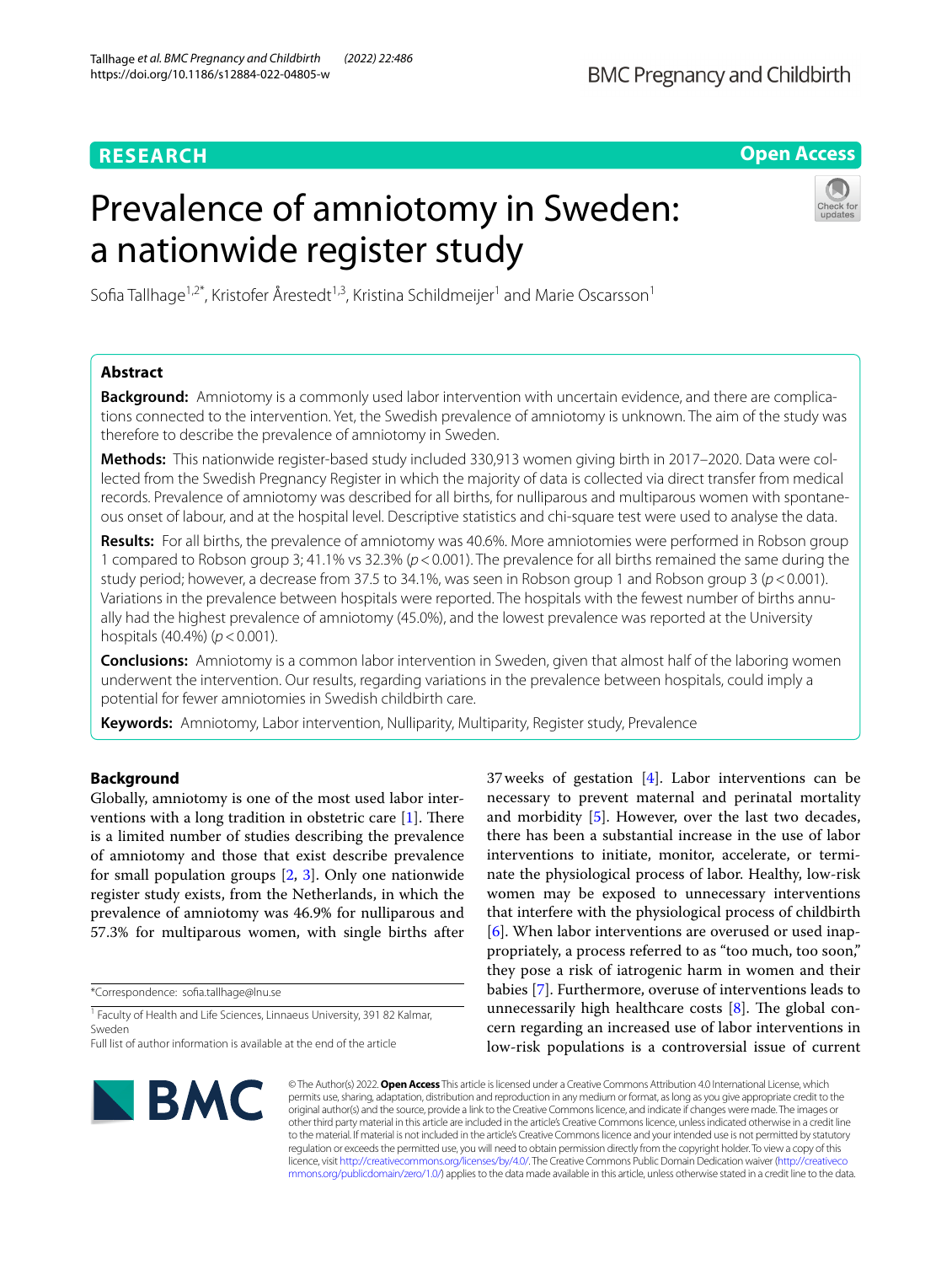midwifery and obstetric literature  $[2, 8-15]$  $[2, 8-15]$  $[2, 8-15]$  $[2, 8-15]$  $[2, 8-15]$ . The World Health Organization (WHO) highlights the importance of positive birth experiences and advise using labor interventions only when indicated, and not routinely [[5–](#page-6-4)[7](#page-6-6)].

Amniotomy is used for various reasons, whereof the main purpose is to increase the strength and efectiveness of uterine contractions, and thereby shorten the duration of labor. Amniotomy is, therefore, a routine intervention to induce labor and to treat labor dystocia [[1\]](#page-6-0). It is thought to act by releasing prostaglandins and increasing oxytocin levels and thereby enhancing labor contractions. However, the evidence of amniotomy accelerating labor progress, in spontaneous labor, is weak [\[1](#page-6-0), [6\]](#page-6-5). Additionally, there are complications connected to the intervention, such as umbilical cord prolapse, vasa previa, ascending infection, and cardiotocography (CTG) abnormalities  $[1]$  $[1]$ . There is need for more research to evaluate the appropriate use of interventions in childbirth care, including amniotomy  $[7]$  $[7]$  $[7]$ . The evidence for amniotomy in spontaneous labor is weak, and it can cause complications [\[1](#page-6-0)], yet, to our best knowledge there is only one nationwide study describing its prevalence [\[4](#page-6-3)]. More research is needed to investigate the appropriate prevalence of amniotomy [[1\]](#page-6-0). Information on its prevalence offers opportunities for comparisons and for clinical evaluation. The aim of this study, therefore, was to describe the prevalence of amniotomy in Sweden, with a focus on women with spontaneous onset of labor.

## **Methods**

This nationwide register-based study was based on data from the Swedish Pregnancy Register. The register was started in 2013; from 2017 to 2020, it included approximately 92% of all births in Sweden. The register contains detailed information on the pregnant women, entered into the electronic medical records by midwives and physicians in a standardized way at antenatal-, delivery-, and postnatal care. The majority of data is collected via direct transfer from the electronic medical records; however, data on antenatal care are web-entered manually by the midwives. The direct electronically transferred variables have been validated with 98–100% agreement with medical records. The web-entered data by antenatal care midwives have been validated with good or very good agreement ( $\geq$ 95%), with medical records [[16](#page-6-9), [17\]](#page-6-10).

The birth rate in Sweden is approximately 115,000 per year and almost all women give birth in hospitals, a service provided by the state-driven healthcare. In Sweden, midwives are the primary caregivers for intrapartum care when pregnancies and births are healthy, without medical complications. If complications occur during labour, midwives work in collaboration with obstetricians.

The study population comprised all women giving birth from January 2017 to June 2020 and were included in the registry  $(n=358,848)$ . Women with pre-labor cesarean section  $(n=26,621)$  were excluded. During the data management, an error in the register was identifed in the data set by values on amniotomy and spontaneous rupture of the membranes, being identical and inaccurate. The error was reported to the Pregnancy Register and confirmed. The error was caused by old versions of the medical record system. Subsequently, women with this error  $(n=1314)$  were excluded. The Robson classifcation system was used to identify women with a spontaneous onset of labor, making comparison of the prevalence of amniotomy within groups more clinically relevant  $[18]$  $[18]$ . The Robson system classifies all deliveries into one of ten groups on the basis of fve parameters: obstetric history, onset of labor, fetal lie, number of neonates, and gestational age [\[19](#page-6-12)]. Robson groups 1 and 3 were included. Robson group 1 includes nulliparous women with a single baby with cephalic presentation, at term, and spontaneous onset of labor, *n*=98,442 (29.7%). Robson group 3 includes multiparous women with a single baby with cephalic presentation, at term, and spontaneous onset of labor, *n*=121,519 (36.7%) (Fig. [1](#page-2-0)).

The variables used in the present study included: maternal country of birth, Body Mass Index (BMI) at frst antenatal visit, level of education, age at childbirth, Robson Group classifcation, multiple pregnancy, and mode of birth. Information on the variables, spontaneous rupture of the membranes and amniotomy, were given as date and time if it had occurred. Maternal country of birth was categorized as born in Sweden, born outside of Sweden but in the EU, and born outside of the EU. The BMI was categorized according to the WHO standards into: underweight (<18.5), normal (18.5– 24.9), overweight (25.0–29.9), obesity Class I (30.0–34.9), obesity Class II (35.0–39.9), and obesity Class III ( $\geq$ 40.0) [[20](#page-7-0)]. The included hospitals  $(n=38)$  were categorized into fve categories, according to the annual birth volumes or profles, in order to make a hospital level comparison possible [[21](#page-7-1)]. Category one included hospitals across the country with annual birth volumes <1000 ( $n=6$ ). Hospital categories two  $(n=7)$  and three  $(n=9)$  included hospitals with annual birth volumes from 1000 to 1999 and from 2000 to 2999, respectively. The hospital category four included eight hospitals with  $\geq$ 3000 births per year. University hospitals (*n*=8) were categorized as its own category, category fve, due to the profle of tertiary level care and a diferent patient mix compared to the other hospitals.

## **Statistical analysis**

Means and standard deviations were used to present continuous variables, while categorical data were presented as absolute and relative frequencies. As many women had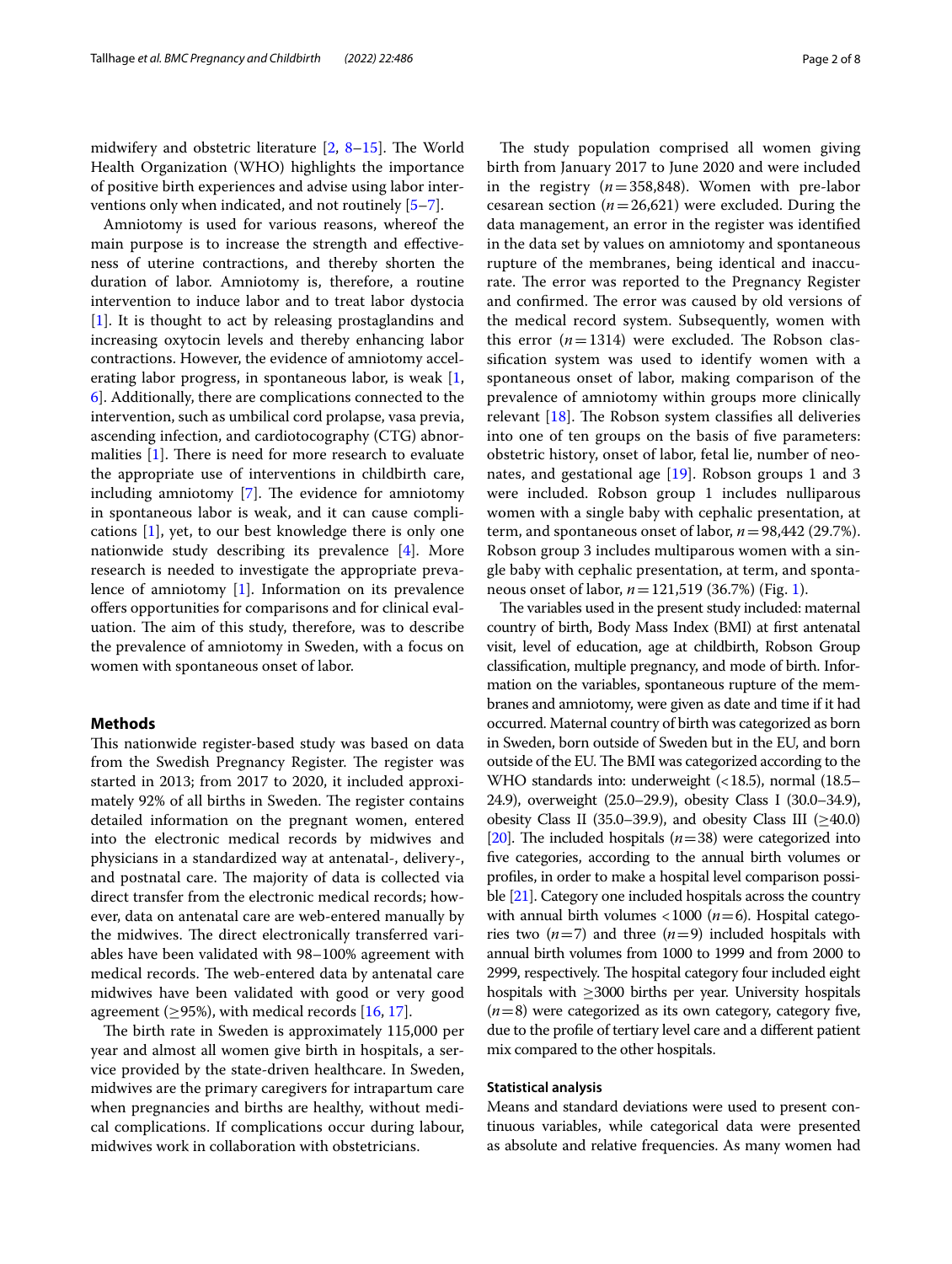

<span id="page-2-0"></span>more than one birth during the study period, the statistical assumption of independence could be violated. Therefore, this assumption was tested using an intraclass correlation coefficient (ICC) that compares within-group variance to between group variance. Consequently, a high ICC indicate problems with nonindependence  $[22]$ . The ICC was low (0.127) and the births was therefore treated as independent in the statistical analyses. Prevalence of amniotomy was calculated for each hospital and then stratifed according to the hospitals' annual number of births. University hospitals were treated as a separate group, independent of the number of births [\[21\]](#page-7-1). For year 2020, prevalence data were only available for January to June. To make it possible to compare the numbers of amniotomy over time, including 2020, the annual prevalence for this year was estimated by multiplying the prevalence from January to June with two. This has not afected the presentation of the prevalence. Pearson's chi-square test was used to compare the prevalence of amniotomy over time (2017–2020) and between hospitals. In addition to the overall efect, pairwise comparisons were also conducted as post-hoc tests. The statistical significance was overall set at a  $p < 0.05$ . The Bonferroni corrected *p*-values in the post hoc test were <0.008 for time and <0.005 for hospitals. The analyses were carried out using Stata IC 16.0 (StataCorp LLC, College Station, TX, U.S.A.).

## **Results**

From January 2017 to June 2020, there were 330,913 births, in total. The mean maternal age was 30.9  $(SD=4.9)$  years, and the mean BMI was 25.1  $(SD=4.9)$ . About two-thirds (*n*=215,130, 70.5%) of the women were born in Sweden and a ffth (*n*=63,690, 20.9%) outside of the EU. The majority of women had upper secondary school or university as the highest level of education (*n*=255,250, 91.2%). Most women (*n*=273,084, 84.8%) had a spontaneous vaginal birth. In total, 4049 (1.2%) women gave birth to twins. Maternal characteristics on all women, Robson group 1 and Robson group 3, together and respectively, are reported in Table [1](#page-3-0).

Of the 330,913 births, amniotomy was performed in 134,493 (40.6%). A total of 184,966 (55.9%) women had spontaneous rupture of the membranes. The prevalence of amniotomy for Robson groups 1 and 3 together was 36.2%; however, when separated, the prevalence was higher for Robson group 1 compared to Robson group 3, 41.1% vs 32.3% (*p*<0.001).

For all births, there were no diferences in the prevalence over the study period  $(p=0.678)$ . However, for Robson group 1 and Robson group 3, the prevalence of amniotomy decreased from 37.5 to 34.1% ( $p < 0.001$ ). The same pattern was also shown in the separate analyses of Robson 1 and Robson 3 (Fig. [2](#page-3-1)). However, in the post hoc analyses of Robson group 1, no signifcant diference was detected between 2017 and 2018 and between 2019 and 2020. For the Robson group 3, no diferences were detected between 2017 and 2018 (Table [2](#page-4-0)).

Variations in the prevalence of amniotomy between hospitals were seen. For all births, the prevalence of amniotomy was highest at the hospitals with  $\leq 1000$ births annually and the lowest at hospitals with >2000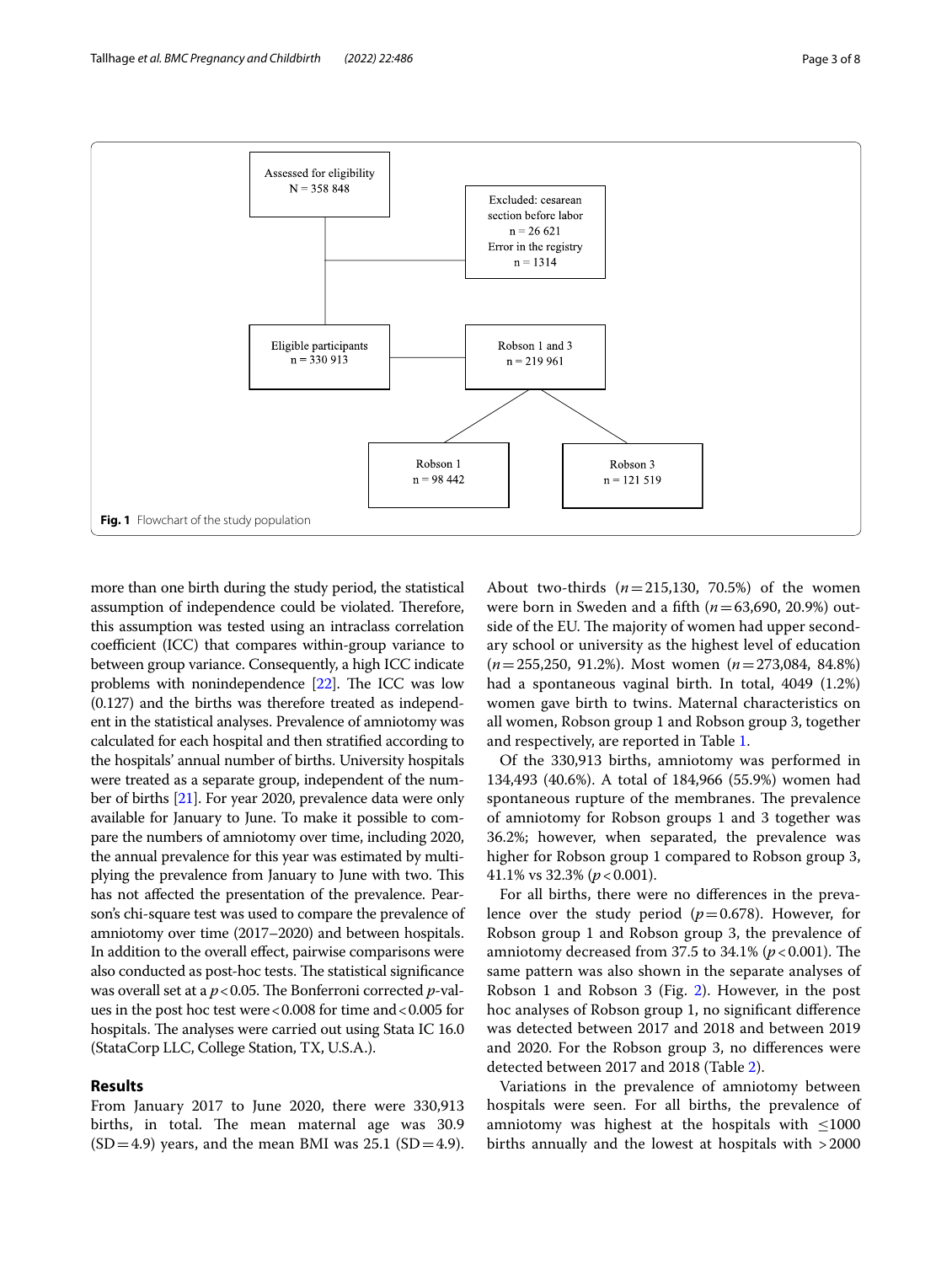# <span id="page-3-0"></span>**Table 1** Characteristics of the participants

|                                     | <b>All births</b><br>$n = 330,913$ | Robson 1 and 3<br>$n = 219,961$ | Robson 1<br>$n = 98,442$ | Robson 3<br>$n = 121,519$ |
|-------------------------------------|------------------------------------|---------------------------------|--------------------------|---------------------------|
| Age (years), mean (SD)              | 30.9(4.9)                          | 30.6(4.8)                       | 29.0(4.6)                | 31.9(4.6)                 |
| BMI (kg/m <sup>2</sup> ), mean (SD) | 25.1(4.9)                          | 24.6(4.5)                       | 24.2(4.4)                | 24.9(4.7)                 |
| BMI categorization, n (%)           |                                    |                                 |                          |                           |
| $<$ 18.5, n $(\%)$                  | 7967 (2.6)                         | 5880 (2.9)                      | 2968 (3.3)               | 2912 (2.6)                |
| $18.5 - 24.9$                       | 171,406 (55.8)                     | 121,853 (59.6)                  | 57,203 (63.0)            | 64,650 (56.9)             |
| $25 - 29.9$                         | 81,994 (26.7)                      | 51,804 (25.4)                   | 21,427 (23.6)            | 30,377 (26.8)             |
| $30 - 34.9$                         | 31,764 (10.3)                      | 17,913 (8.8)                    | 6645 (7.3)               | 11,268 (9.9)              |
| $35 - 39.9$                         | 10,456 (3.4)                       | 5213(2.5)                       | 1914(2.1)                |                           |
| >40                                 | 3715 (1.2)                         | 1643(0.8)                       | 614(0.7)                 | 1029 (0.9)                |
| Unknown                             | 23,611                             | 15,665                          | 7671                     | 7984                      |
| Country of origin, n (%)            |                                    |                                 |                          |                           |
| Sweden                              | 215,130 (70.5)                     | 144,286 (70.9)                  | 68,089 (75.0)            | 76,197 (67.5)             |
| Born outside Sweden but in the EU   | 26,093 (8.6)                       | 17,871 (8.8)                    | 7816 (8.6)               | 10,055 (8.9)              |
| Born outside the EU                 | 63,690 (20.9)                      | 41,429 (20.3)                   | 14,860 (16.4)            | 26,569 (23.5)             |
| Unknown                             | 26,000                             | 16,375                          | 7677                     | 8698                      |
| Highest level of education, n (%)   |                                    |                                 |                          |                           |
| No education or education < 9 years | 17,420 (6.2)                       | 11,204(6.0)                     | 4044 (4.8)               | 7160 (6.9)                |
| Lower secondary school              | 7320 (2.6)                         | 4686 (2.5)                      | 1008(1.2)                | 3678 (3.6)                |
| Upper secondary school              | 149,834 (53.5)                     | 101,849 (54.3)                  | 48,237 (57.1)            | 53,612 (52.0)             |
| University                          | 105,416 (37.6)                     | 69,707 (37.2)                   | 31,124 (36.9)            | 38,583 (37.4)             |
| Unknown                             | 50,923                             | 32,515                          | 14,029                   | 18,486                    |
| Multiple pregnancies, n (%)         | 4089 (1.2)                         |                                 |                          |                           |
| Mode of birth, n (%)                |                                    |                                 |                          |                           |
| Spontaneously vaginal               | 273,084 (84.8)                     | 198,420 (90.6)                  | 80,904 (82.4)            | 117,516 (97.2)            |
| Instrumental                        | 17,676 (5.5)                       | 11,183(5.1)                     | 9742 (9.9)               | 1441(1.2)                 |
| Emergency cesarean section          | 31,166 (9.7)                       | 9504 (4.3)                      | 7586 (7.7)               | 1918 (1.6)                |
| Unknown                             | 8987                               | 854                             | 210                      | 644                       |



<span id="page-3-1"></span>births annually and at University hospitals. For Robson groups 1 and 3, the prevalence was generally lower; however, the pattern was similar. The hospitals with  $\leq$ 1000 births annually had a higher prevalence than hospitals with more births. The University hospitals had the lowest prevalence in this group  $(p < 0.001)$ . The same pattern was seen in the separate analysis of Robson group 1 and Robson group 3. For Robson group 1, the prevalence of amniotomy ranged from 33.6% at the hospital with the lowest prevalence to 61.8% at the hospital with the highest prevalence (Table [3\)](#page-4-1).

# **Discussion**

To the best of our knowledge, this is the frst nationwide register-based study describing the prevalence of amniotomy in Sweden. We found that almost half of the women giving birth in Sweden during the years 2017–2020 underwent amniotomy. The prevalence remained the same for all births during the study period, but a decrease in amniotomy was seen in Robson group 1 and Robson group 3. Variations in the prevalence between hospitals were observed.

Our fndings confrm amniotomy to be one of the most commonly used labor interventions in modern obstetric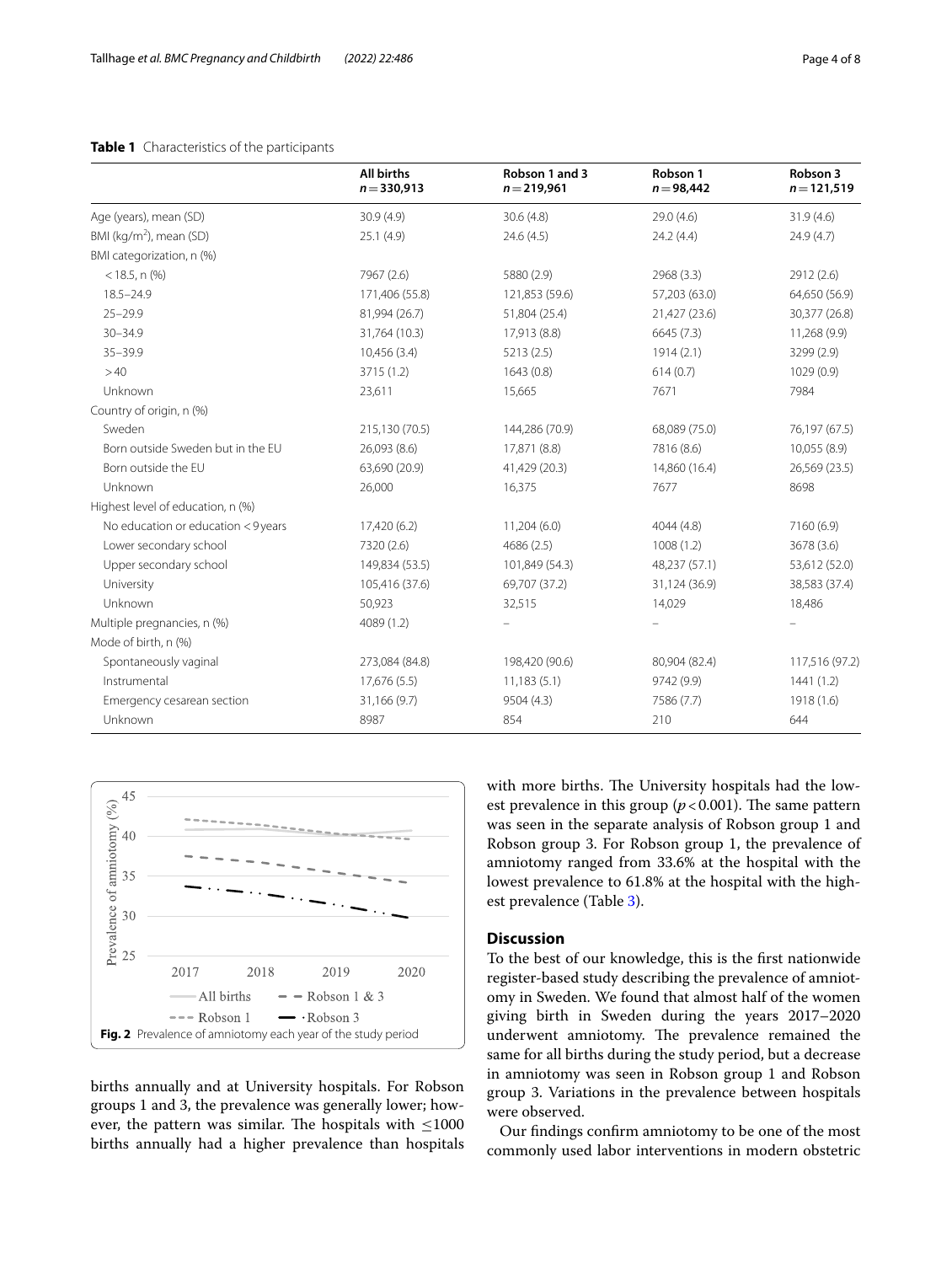<span id="page-4-0"></span>

|                       |                     | 2017          | 2018          | 2019          | 2020 <sup>a</sup> | <i>p</i> -value <sup>b</sup> | Post-hoc test <sup>c</sup> |
|-----------------------|---------------------|---------------|---------------|---------------|-------------------|------------------------------|----------------------------|
| All births,           | Number of births, n | 94,642        | 94,958        | 93.604        | 47.709            |                              |                            |
| $n = 330,913$         | Amniotomy, n (%)    | 38,612 (40.8) | 38,880 (40.9) | 37,560 (40.1) | 19,441 (40.7)     | 0.678                        |                            |
| Robson group 1 and 3, | Number of births, n | 64,615        | 64,042        | 61,528        | 29,776            |                              |                            |
| $n = 219,961$         | Amniotomy, n (%)    | 24,200 (37.5) | 23,518 (36.7) | 21,788 (35.4) | 10,147 (34.1)     | < 0.001                      | <b>ABCDEF</b>              |
| Robson group 1,       | Number of births, n | 28,888        | 28,935        | 27,529        | 13,090            |                              |                            |
| $n = 98,442$          | Amniotomy, n (%)    | 12,163 (42.1) | 11,989 (41.4) | 11,099 (40.3) | 5186 (39.6)       | < 0.001                      | -BCDE-                     |
| Robson group 3,       | Number of births, n | 35.727        | 35,107        | 33.999        | 16,686            |                              |                            |
| $n = 121,519$         | Amniotomy, n (%)    | 12,037 (33.7) | 11,529 (32.8) | 10,689 (31.4) | 4961 (29.7)       | < 0.001                      | -BCDEF                     |

<sup>a</sup> 1 January to 30 June, 2020

<sup>b</sup> Pearson chi-square test

c Pairwise comparisons using the Pearson chi-square test with Bonferroni corrected *p*-values (<0.008); signifcant diferences are presented as: A=2017≠2018, B=2017≠2019, C=2017≠2020, D=2018≠2019, E=2018≠2020, F=2019≠2020,

## <span id="page-4-1"></span>**Table 3** Number of births and prevalence of amniotomy in diferent hospital categories between 1 January 2017 and 30 June 2020

|                                 |                             |                                  |                        | Prevalence, %                         |                              |                            |
|---------------------------------|-----------------------------|----------------------------------|------------------------|---------------------------------------|------------------------------|----------------------------|
|                                 | <b>Hospital category</b>    | Number of<br>hospitals, $n = 38$ | Number of<br>births, n | Total <sup>a</sup> , (lowest-highest) | <i>p</i> -value <sup>b</sup> | Post-hoc test <sup>®</sup> |
| All births<br>$n = 330,913$     | <1000 births annually       | 6                                | 14,020                 | 45.0 (39.3 - 55.5)                    | < 0.001                      | ABCDEFG---                 |
|                                 | 1000-1999 births annually   | $\overline{7}$                   | 31,058                 | 41.3 (32.6 - 56.2)                    |                              |                            |
|                                 | 2000-2999 births annually   | 9                                | 63,921                 | 40.3 (37.1-47.1)                      |                              |                            |
|                                 | $\geq$ 3000 births annually | 8                                | 110,283                | 40.3 (32.3-49.1)                      |                              |                            |
|                                 | University hospitals        | 8                                | 111,631                | 40.4 (38.0-45.0)                      |                              |                            |
|                                 | All hospitals               | 38                               | 330,913                | $40.6(32.3 - 56.2)$                   |                              |                            |
| Robson 1 and 3<br>$n = 219,961$ | <1000 births annually       | 6                                | 9592                   | $42.3(36.1 - 56.8)$                   | < 0.001                      | ABCDEFG-IJ                 |
|                                 | 1000-1999 births annually   | $\overline{7}$                   | 21,263                 | 38.6 (28.3-51.2)                      |                              |                            |
|                                 | 2000-2999 births annually   | 9                                | 43,294                 | 36.2 (29.8-42.2)                      |                              |                            |
|                                 | >3000 births annually       | 8                                | 74,207                 | 36.4 (27.3-45.7)                      |                              |                            |
|                                 | University hospitals        | 8                                | 71,605                 | 34.5 (28.9-46.6)                      |                              |                            |
|                                 | All hospitals               | 38                               | 219,961                | 36.2 (27.3 - 56.8)                    |                              |                            |
| Robson 1<br>$n = 98,442$        | <1000 births annually       | 6                                | 4047                   | 46.6 (41.4-61.8)                      | < 0.001                      | ABCD--G--J                 |
|                                 | 1000-1999 births annually   | 7                                | 9272                   | 41.9 (33.9 - 52.2)                    |                              |                            |
|                                 | 2000-2999 births annually   | 9                                | 19,005                 | 40.6 (33.6-46.3)                      |                              |                            |
|                                 | >3000 births annually       | 8                                | 33,931                 | 41.7 (33.8-46.9)                      |                              |                            |
|                                 | University hospitals        | 8                                | 32,187                 | 39.8 (33.6-46.9)                      |                              |                            |
|                                 | All hospitals               | 38                               | 98,442                 | 41.1 (33.6-61.8)                      |                              |                            |
| Robson 3<br>$n = 121,519$       | <1000 births annually       | 6                                | 5545                   | 39.1 (31.9-53.1)                      | < 0.001                      | ABCDEFG-IJ                 |
|                                 | 1000-1999 births annually   | 7                                | 11,991                 | 36.0 (23.0-50.5)                      |                              |                            |
|                                 | 2000-2999 births annually   | 9                                | 24,289                 | 32.7 (25.3-41.0)                      |                              |                            |
|                                 | >3000 births annually       | 8                                | 40,276                 | 31.9 (20.8-44.7)                      |                              |                            |
|                                 | University hospitals        | 8                                | 39,418                 | 30.2 (24.6-45.1)                      |                              |                            |
|                                 | All hospitals               | 38                               | 121,519                | 32.3 (20.8-53.1)                      |                              |                            |
|                                 |                             |                                  |                        |                                       |                              |                            |

<sup>a</sup> Prevalence of amniotomy in each hospital category

**b** Pearson chi-square test (the group all hospitals are not included)

c Pairwise comparisons using the Pearson chi-square test with Bonferroni corrected *p*-values (<0.005); signifcant diferences are presented as: A=1≠2, B=1≠3,  $C=1\neq 4$ , D  $=1\neq 5$ , E  $=2\neq 3$ , F  $=2\neq 4$ , G  $=2\neq 5$ , H  $=3\neq 4$ , I  $=3\neq 5$ , J  $=4\neq 5$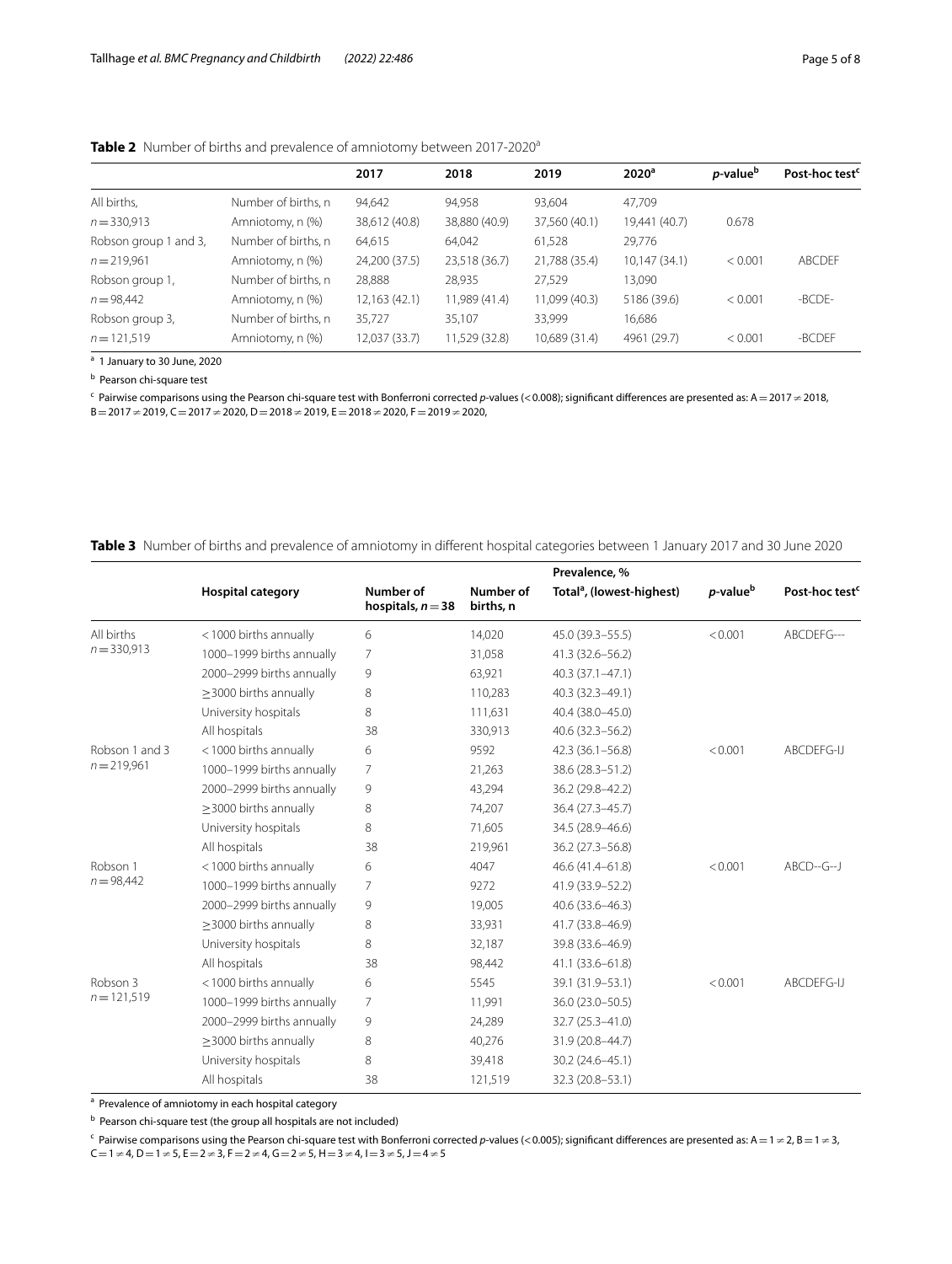practice [[1\]](#page-6-0). We found that Robson group 1 was more likely to receive amniotomy compared to Robson group 3. A Chinese study by Gu et al. (2020) had a similar fnding to our result [\[2](#page-6-1)]. However, the opposite emerged in German and Dutch studies, where multiparous women received amniotomy more often than nulliparous [[3](#page-6-2), [4](#page-6-3)]. Nulliparous women generally have longer labors and more often labor dystocia, compared to multiparous [[23\]](#page-7-3). As labor dystocia is the primary indication for labor interventions, higher rates of amniotomy in nulliparous are reasonable. Current research [\[24](#page-7-4)[–26\]](#page-7-5) aims to reevaluate the "normal" labor progression for the parturient of today, and also to identify how slow is too slow. Having greater patience with labor progression in the frst stage of labor, as proposed by several studies [[6,](#page-6-5) [24](#page-7-4)[–26](#page-7-5)], would certainly call for fewer amniotomies. According to the WHO (2018), health care professionals should support each individual woman in spontaneous labor, by not performing labor interventions with the intention to shorten the duration of labor, provided the condition of the mother and baby is reassuring, and the expected duration of labor is within the recommended limits [[6\]](#page-6-5). Moreover, in spite of the common use of amniotomy to prevent long labors in clinical practice, there is no clear evidence that the potential benefits outweigh the potential harms  $[1, 6]$  $[1, 6]$  $[1, 6]$  $[1, 6]$ .

During the study period, the prevalence of amniotomy for all births was invariant; thus, for both Robson group 1 and Robson group 3, the prevalence decreased. During the last two decades, the rates of induced labors have been increasing in Sweden, from 10% in 2000 to 27% in 2020 [[27\]](#page-7-6). As amniotomy is regularly used to induce labor, the unchanged prevalence for all births, despite the decrease in the large groups of Robson group 1 and 3, could be explained by the increased rates of induced labors in Sweden. The decrease in the prevalence of amniotomy for Robson groups 1 and 3 may be an efect of the Cochrane-review by Smyth et al. published in 2013, with the clear message to use amniotomy only when indicated, and not routinely  $[1]$ . The fact that several other important sources have also called for action to reduce the inappropriate use of labor interventions [[5](#page-6-4)[–7](#page-6-6), [15\]](#page-6-8) could also have afected the prevalence for women in spontaneous labor. According to Brownlee et al. (2017), there is strong evidence for a widespread overuse of medical services in many countries [[8\]](#page-6-7). Our result, namely that the prevalence of amniotomy for women in spontaneous labor in Sweden indicates a decrease, should be seen as positive.

In our previous study, midwives working at an University hospital experienced that amniotomy was performed due to a constant high work load, therefore we used stratifcation in order to investigate this issue [[28\]](#page-7-7). Our results in the present study show variations in the prevalence of amniotomy between Swedish hospitals. However, the University hospitals had the lowest prevalence of amniotomy for Robson group 1 and 3. Regional and national variations regarding the prevalence of childbirth interventions have previously been reported in other studies [\[7](#page-6-6), [29,](#page-7-8) [30](#page-7-9)]. It has been suggested that variation in the prevalence of interventions indicates an over- or underuse  $[4, 8, 29]$  $[4, 8, 29]$  $[4, 8, 29]$  $[4, 8, 29]$  $[4, 8, 29]$  $[4, 8, 29]$  $[4, 8, 29]$ . A first step in addressing an inappropriate use of labor interventions is to explore regional variations in the prevalence within the country [[8\]](#page-6-7). It is of importance to acknowledge that amniotomy is performed for several reasons, occasionally laboring women even request it, as described in our previous study [\[28](#page-7-7)]. This fact may contribute to differences in the prevalence between hospitals. Diverse cultures within the working environment at the hospitals could also afect rates of interventions [\[31](#page-7-10)]. In a recent Norwegian cohort study by Gjærum et al. (2022), the association between cervical dilatation at hospital admission, and mode of delivery, and rates of intrapartum interventions, was investigated. The authors found that women admitted at cervical dilation of  $\geq$ 4cm had a higher chance of spontaneous delivery compared to women admitted at <4cm cervical dilatation. Intrapartum interventions such as augmentation with Oxytocin and epidural analgesia were higher for women admitted at <4cm cervical dilatation. However, for amniotomy, no diferences in rates were observed in the two groups [[32\]](#page-7-11). Unfortunately, the data of the present study included no information on time, nor cervical dilatation, for admission to the hospital,

A major strength of this study is the nationwide register-based design and an almost complete coverage of women giving birth in Sweden. There are some limitations with this study. First, the Swedish Pregnancy Register has no information on the indications for amniotomy, nor the timing of amniotomy in relation to cervical dilatation. This information would have been of importance to understand the varying prevalence between the hospitals. Labor interventions can be efective in preventing or treating complications; however, if used untimely they can instead cause complications [\[7](#page-6-6)]. Second, the Robson Classifcation system was used to identify women with spontaneous labor. A limitation with the Robson Classifcation system is that it does not fully account for differences in the patient population, such as BMI, age, and history of obstetric complications. This implies that part of the diferences in the prevalence between the hospitals could be caused by diferences in maternal characteristics. Third, data on prevalence in 2020 were only available for the first half of the year. This was handled by multiplying the prevalence of January to June with two. The same calculations were tested for years with complete data, and the calculations corresponded well to the actual annual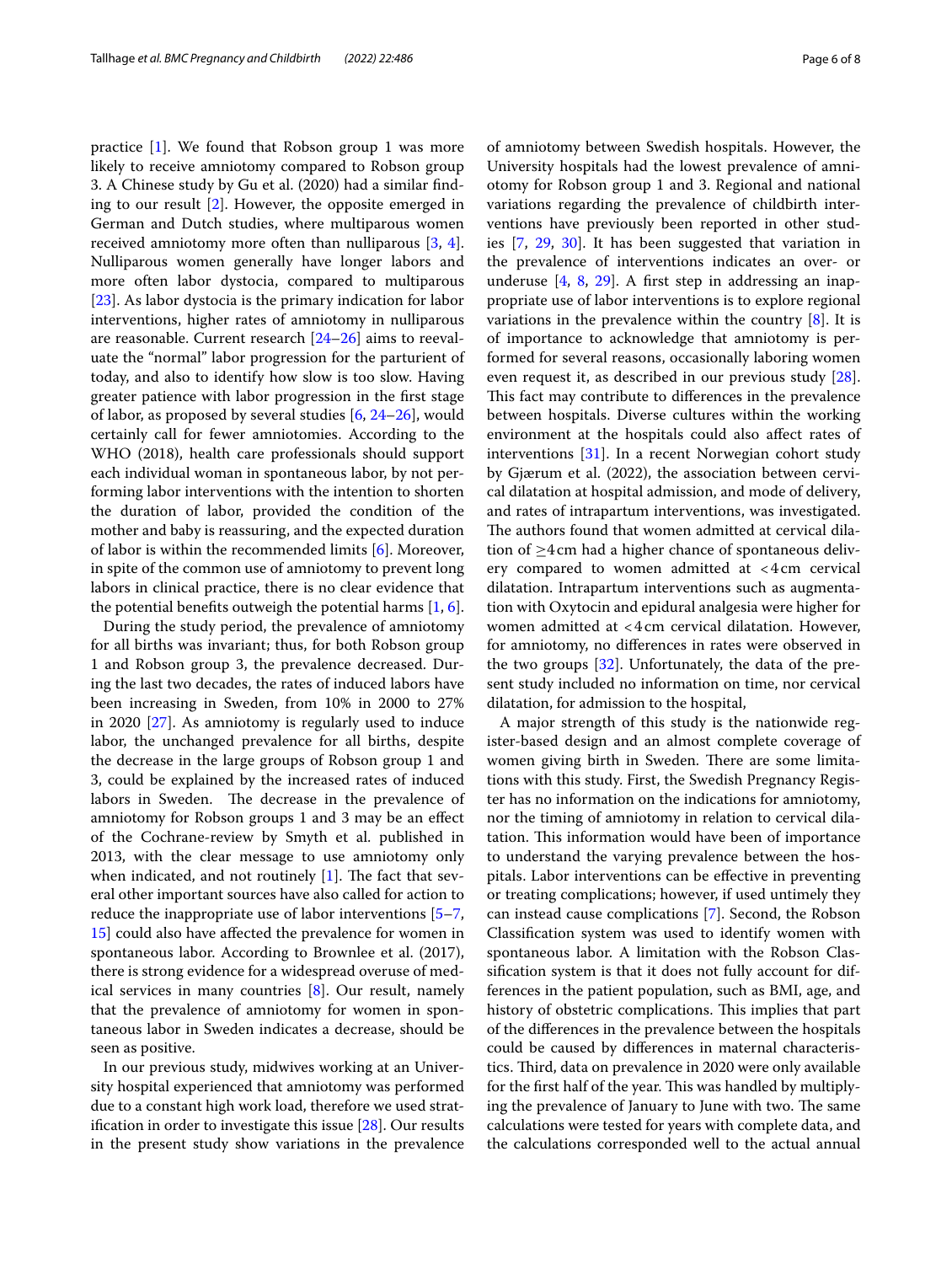prevalence. Potential avenues for future research include indications and complications of amniotomy.

# **Conclusions**

Amniotomy is a commonly used labor intervention in Sweden, as almost half of the laboring women received amniotomy. The prevalence remained unchanged for all births during the years 2017–2020, but a decrease was seen for women with spontaneous onset of labor. Variations in the prevalence of amniotomy between hospitals were observed, this result may indicate a potential for fewer amniotomies in Swedish childbirth care. Midwives and obstetricians working with labors are encouraged to use amniotomy only when indicated.

#### **Abbreviations**

BMI: Body Mass Index; CTG: Cardiotocography; WHO: World Health Organization.

#### **Acknowledgements**

We are grateful to the Swedish Pregnancy register for the data on which this study was based.

#### **Authors' contributions**

All authors were involved in the study design, manuscript writing, and interpretation of the results. ST and KÅ were involved in the data management and analysis. All authors approved the fnal version of the manuscript.

#### **Funding**

Open access funding provided by Linnaeus University. This study was supported by Linnaeus University.

#### **Availability of data and materials**

The data that support the fndings of this study are available from the Swedish Pregnancy Registry, but restrictions apply to the availability of these data, which were used under license for the current study, and so are not publicly available. Data are however available from the authors upon reasonable request and with permission of the Swedish Pregnancy Registry.

## **Declarations**

#### **Ethics approval and to participate**

The study followed the principles of the Declaration of Helsinki (World Medical Association, 2018). Ethical approvals were given by the Swedish Ethical Review Authority (No. 2019–03626 and 2020–04657). When pregnant women are registered at antenatal care, they are informed on the purpose of the Swedish Pregnancy Register provided via a poster, and the possible use of register data in future research. Information includes the voluntariness of contributing with data to the quality register and the option to opt-out. Hence, by accepting to be a subject in the register, the women provide consent to participate in research based on the register data. No additional informed consent was sought prior to inclusion in the present study.

#### **Consent for publication**

Not applicable.

#### **Competing interests**

The authors declare that they have no competing interests.

#### **Author details**

<sup>1</sup> Faculty of Health and Life Sciences, Linnaeus University, 391 82 Kalmar, Sweden. <sup>2</sup> Department of Obstetrics and Gynecology, Region Kalmar County, 392 44 Kalmar, Sweden. <sup>3</sup> Department of Research, Region Kalmar County, 392 44 Kalmar, Sweden.

Received: 9 March 2022 Accepted: 1 June 2022<br>Published online: 14 June 2022

#### **References**

- <span id="page-6-0"></span>1. Smyth RM, Markham C, Dowswell T. Amniotomy for shortening spontaneous labour. Cochrane Database Syst Rev. 2013;(6):CD006167.
- <span id="page-6-1"></span>2. Gu C, Wang X, Zhang Z, Schwank S, Zhu C, Zhang Z, et al. Pregnant women's clinical characteristics, intrapartum interventions, and duration of labour in urban China: a multi-center cross-sectional study. BMC Pregnancy Childbirth. 2020;20(1):386.
- <span id="page-6-2"></span>3. Petersen A, Poetter U, Michelsen C, Gross MM. The sequence of intrapartum interventions: a descriptive approach to the cascade of interventions. Arch Gynecol Obstet. 2013;288(2):245–54.
- <span id="page-6-3"></span>4. Seijmonsbergen-Schermers AE, Zondag DC, Nieuwenhuijze M, van den Akker T, Verhoeven CJ, Geerts CC, et al. Regional variations in childbirth interventions and their correlations with adverse outcomes, birthplace and care provider: a nationwide explorative study. PLoS One. 2020;15(3):e0229488.
- <span id="page-6-4"></span>5. Oladapo OT, Tuncalp O, Bonet M, Lawrie TA, Portela A, Downe S, et al. WHO model of intrapartum care for a positive childbirth experience: transforming care of women and babies for improved health and wellbeing. BJOG An Int J Obstet Gynaecol. 2018;125(8):918–22.
- <span id="page-6-5"></span>6. WHO. WHO recommendations: intrapartum care for a postive childbirth experience. 2018. [http://apps.who.int/iris/bitstream/handle/10665/](http://apps.who.int/iris/bitstream/handle/10665/260178/9789241550215-eng.pdf?sequence=1;) [260178/9789241550215-eng.pdf?sequence](http://apps.who.int/iris/bitstream/handle/10665/260178/9789241550215-eng.pdf?sequence=1;)=1.
- <span id="page-6-6"></span>7. Miller S, Abalos E, Chamillard M, Ciapponi A, Colaci D, Comande D, et al. Beyond too little, too late and too much, too soon: a pathway towards evidence-based, respectful maternity care worldwide. Lancet. 2016;388(10056):2176–92.
- <span id="page-6-7"></span>8. Brownlee S, Chalkidou K, Doust J, Elshaug AG, Glasziou P, Heath I, et al. Evidence for overuse of medical services around the world. Lancet. 2017;390(10090):156–68.
- ten Hoope-Bender P, de Bernis L, Campbell J, Downe S, Fauveau V, Fogstad H, et al. Improvement of maternal and newborn health through midwifery. Lancet. 2014;384(9949):1226–35.
- 10. Van Lerberghe W, Matthews Z, Achadi E, Ancona C, Campbell J, Channon A, et al. Country experience with strengthening of health systems and deployment of midwives in countries with high maternal mortality. Lancet. 2014;384(9949):1215–25.
- 11. Renfrew MJ, McFadden A, Bastos MH, Campbell J, Channon AA, Cheung NF, et al. Midwifery and quality care: fndings from a new evidence-informed framework for maternal and newborn care. Lancet. 2014;384(9948):1129–45.
- 12. Homer CS, Friberg IK, Dias MA, ten Hoope-Bender P, Sandall J, Speciale AM, et al. The projected efect of scaling up midwifery. Lancet. 2014;384(9948):1146–57.
- 13. Calik KY, Karabulutlu O, Yavuz C. First do no harm interventions during labor and maternal satisfaction: a descriptive cross-sectional study. BMC Pregnancy Childbirth. 2018;18(1):415.
- 14. Dahlen HG, Thornton C, Downe S, de Jonge A, Seijmonsbergen-Schermers A, Tracy S, et al. Intrapartum interventions and outcomes for women and children following induction of labour at term in uncomplicated pregnancies: a 16-year population-based linked data study. BMJ Open. 2021;11(6):e047040.
- <span id="page-6-8"></span>15. Shaw D, Guise JM, Shah N, Gemzell-Danielsson K, Joseph KS, Levy B, et al. Drivers of maternity care in high-income countries: can health systems support woman-centred care? Lancet. 2016;388(10057):2282–95.
- <span id="page-6-9"></span>16. Petersson K, Persson M, Lindkvist M, Hammarström M, Nilses C, Haglund I, et al. Internal validity of the Swedish maternal health care register. BMC Health Serv Res. 2014;14:364.
- <span id="page-6-10"></span>17. Stephansson O, Petersson K, Björk C, Conner P, Wikström AK. The Swedish pregnancy register - for quality of care improvement and research. Acta Obstet Gynecol Scand. 2018;97(4):466–76.
- <span id="page-6-11"></span>18. Bergholt T, Skjeldestad FE, Pyykönen A, Rasmussen SC, Tapper AM, Bjarnadóttir RI, et al. Maternal age and risk of cesarean section in women with induced labor at term-a Nordic register-based study. Acta Obstet Gynecol Scand. 2020;99(2):283–9.
- <span id="page-6-12"></span>19. Robson MS. Can we reduce the caesarean section rate? Best Pract Res Clin Obstet Gynaecol. 2001;15(1):179–94.